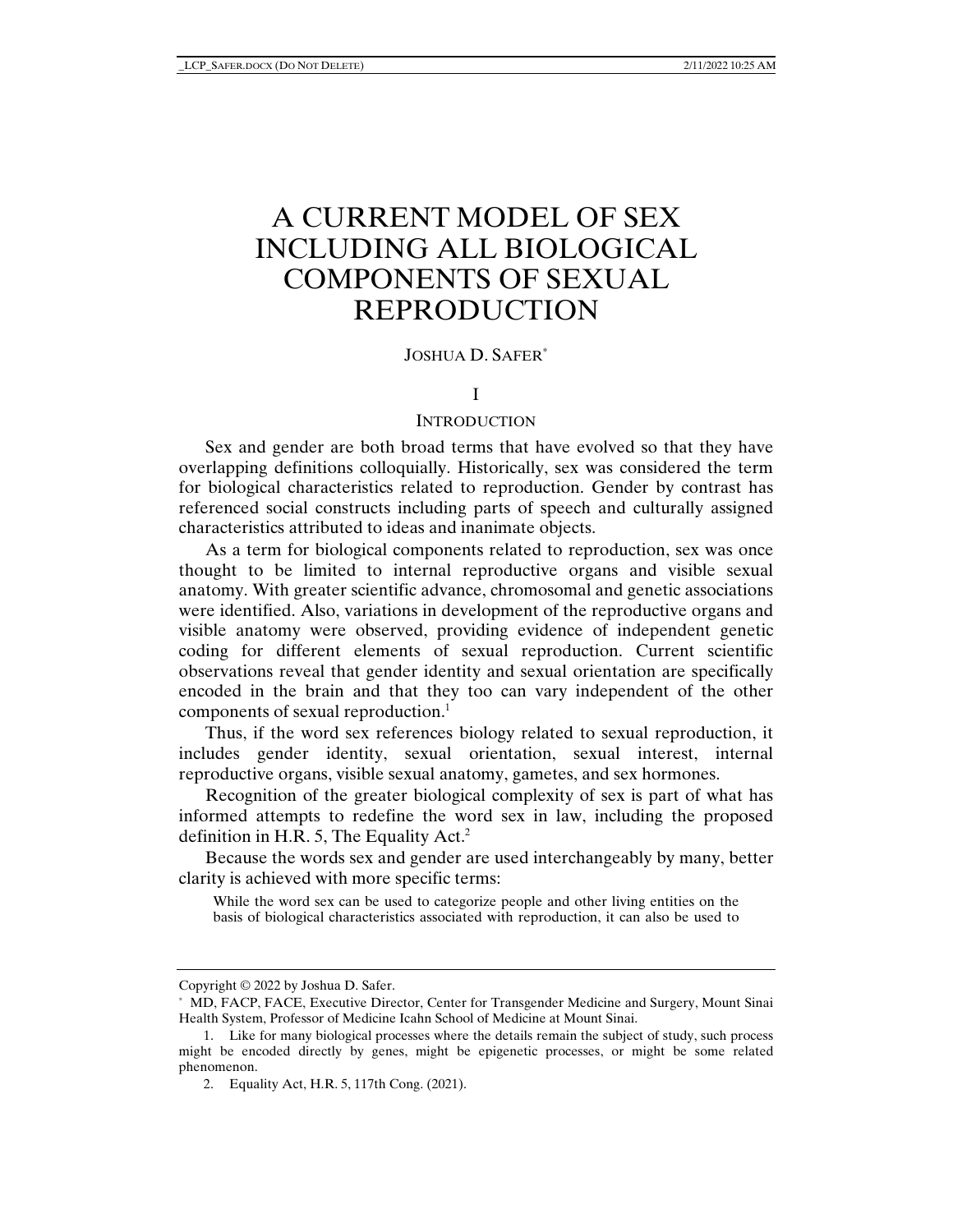describe sexual activity. Greater precision is achieved if the category is called biological sex and the activity is called sexual activity.

The word gender is even more fraught. Many forms in English use the word gender in order to solicit the biological sex of the individual. In addition, gender is commonly used as shorthand for gender identity, gender expression, and gender roles even though the three concepts are entirely different.

Gender identity is the term to describe a person's internal sense of their own biological sex.3 A person's gender identity might be classically male, classically female, a combination, or something else. Gender identity has a substantial biological component that seems encoded at birth and that cannot be altered by external forces.<sup>4</sup> Importantly, despite the language used, gender identity is not a chosen affiliation like would be anticipated by the use of the word identity. People do not choose gender identities like they might choose political parties. Rather, people know their gender identities and express them when they have the language to do so.

By contrast, gender expression is the term for how individuals can convey their sense of their biological sex to themselves or externally to others. People may use behaviors and signs of sexual identity that include those determined by society and culture. Unlike hard-wired gender identity, people may choose certain forms of dress, certain haircuts, or certain colors as part of their gender expression. People may also accentuate aspects of their biology as part of their gender expression. While gender expression is often used to convey biological sex, people are not limited to their biology and may opt to express themselves in myriad ways. That is, gender expression includes actions that are chosen whether they align with a person's biology or not.

Finally, gender roles are activities that a given society or cultural group attributes to a particular biological sex.

<sup>3</sup>*. See* Joshua D. Safer & Vin Tangpricha, *Care of the Transgender Patient*, ANNALS OF INTERNAL MED. 2019 [hereinafter *Care of the Transgender Patient*] (setting out this definition); *see also* Table 1, *infra* note 5 at 2451.

<sup>4</sup>*. See* Joshua D. Safer & Vin Tangpricha, *Out of the Shadows: It is Time to Mainstream Treatment for Transgender Patients*, 14 ENDOCRINE PRACT. 248, 248–50 (2008).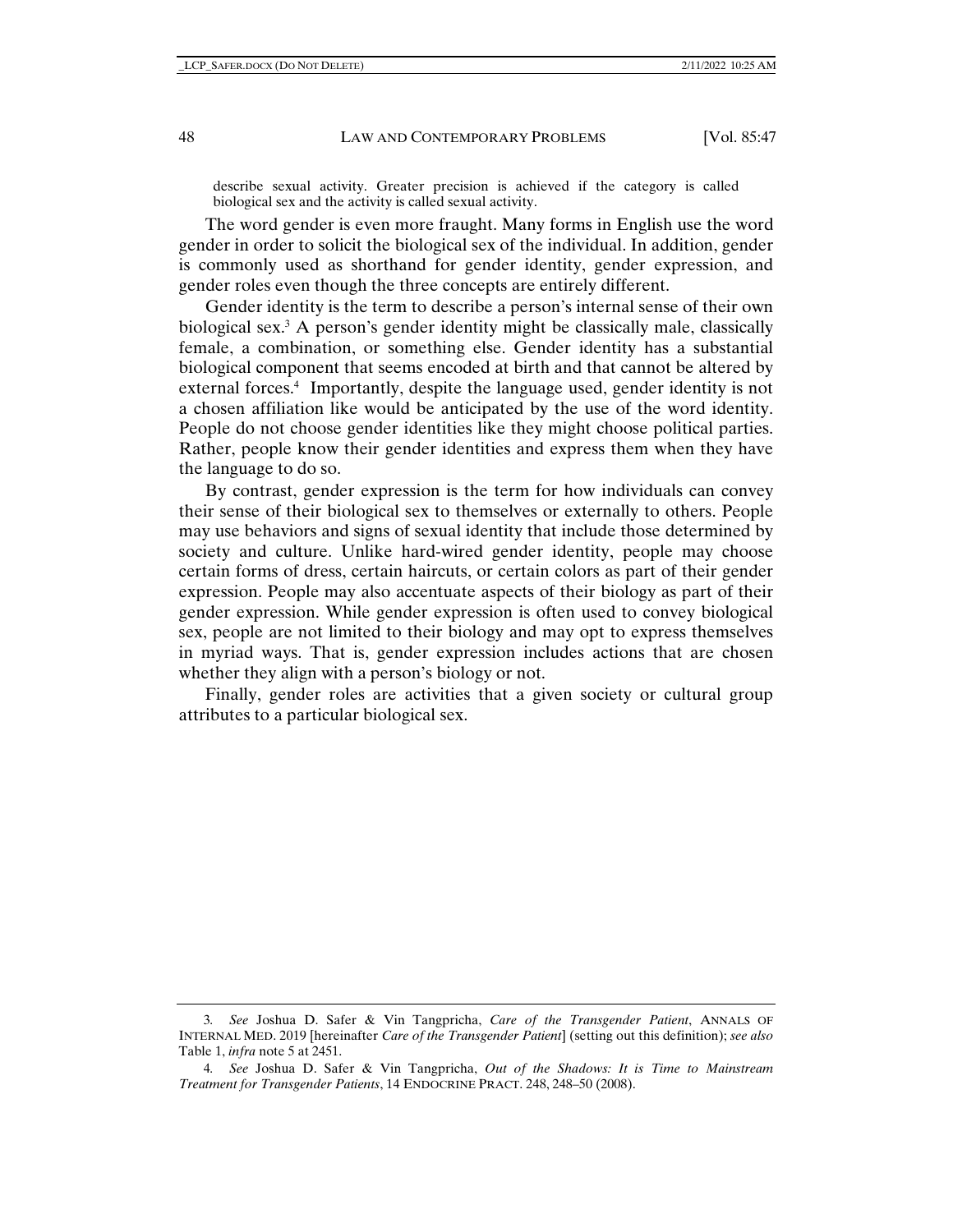ń

|  | Table 1. Definitions. <sup>5</sup> |
|--|------------------------------------|
|--|------------------------------------|

| Gender                                                                                      | Broad term for self-identification, identification of<br>inanimate objects, labeling of language, and stereotypical<br>behaviors that might be considered male, female, or some<br>variation. |
|---------------------------------------------------------------------------------------------|-----------------------------------------------------------------------------------------------------------------------------------------------------------------------------------------------|
| <b>Sex</b>                                                                                  | Broad term describing all biological characteristics<br>associated with reproduction.                                                                                                         |
| Gender identity                                                                             | The internal sense of one's own sex: being male, female,<br>or neither.                                                                                                                       |
| Transgender, transsexual,<br>trans, gender nonbinary,<br>gender incongruent,<br>genderqueer | Adjectives used to refer to persons whose gender identity<br>does not align with their sex recorded at birth (the latter<br>primarily based on visible physical anatomy).                     |
| Cisgender,<br>non-<br>transgender                                                           | Adjectives used to refer to persons whose gender identity<br>aligns with their sex recorded at birth.                                                                                         |
| Gender expression                                                                           | How a person communicates gender identity to<br>themselves and others.                                                                                                                        |
| Gender roles                                                                                | Stereotypical behaviors, activities, and positions in<br>society that are designated by society to be male, female,<br>or some variation.                                                     |

<sup>5.</sup> Adapted from *Care of the Transgender Patient*, *supra* note 3.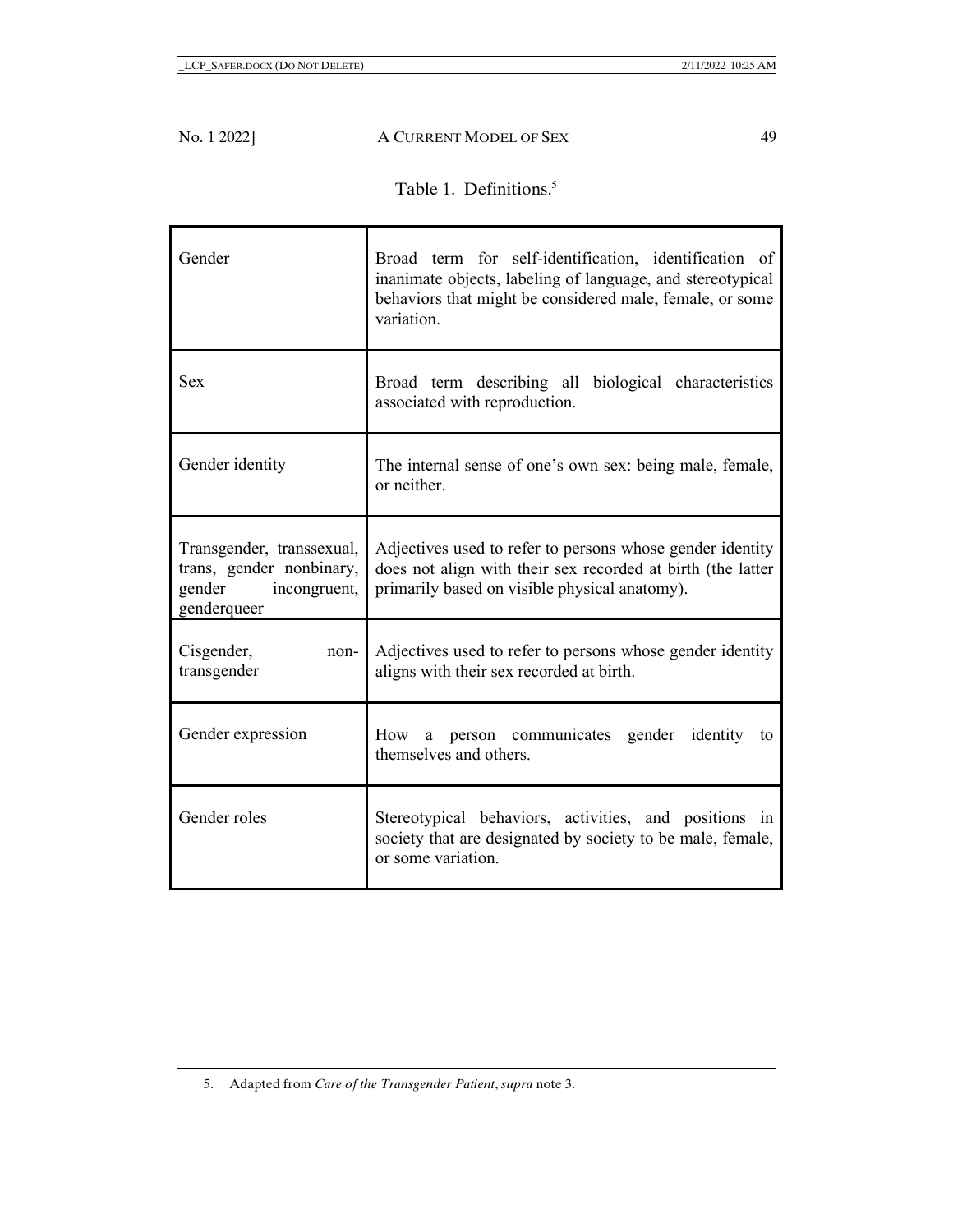# Components of biological sex



There is a growing appreciation for the multiple biological components associated with sexual reproduction. In addition, there is greater recognition that the components must be independently encoded to at least some degree. Fundamentally, sexual reproduction includes individuals knowing their sex, knowing their choice of partners, having the anatomy for reproduction, having the gametes that can combine, and engaging in the necessary activity for reproduction relevant to the specific organism.

If biological sex is the term for the elements in physiology that relate to reproduction, then as depicted in Figure 1, the components of biological sex that can be independently encoded by genes and other related phenomena would include gender identity, sexual orientation, reproductive anatomy, gametes, and hormone levels.

Some of the mechanisms for the genetic coding of anatomical structures and physiology are known.<sup>6</sup> Specifically, some components of biological sex can be linked to specific genes and some are multifactorial. However, the genetic control for much of biological sex is poorly understood. Many mechanisms have been identified through study of people who have visibly varying anatomy - termed intersex or DSD (differences in sexual differentiation).

<sup>6</sup>*. See generally* Emmanuéle C. Délot & Eric Vilain, *Towards Improved Genetic Diagnosis of Human Differences of Sex Development*, 22 NATURE REVIEWS GENET. 588 (2021) (describing these known mechanisms).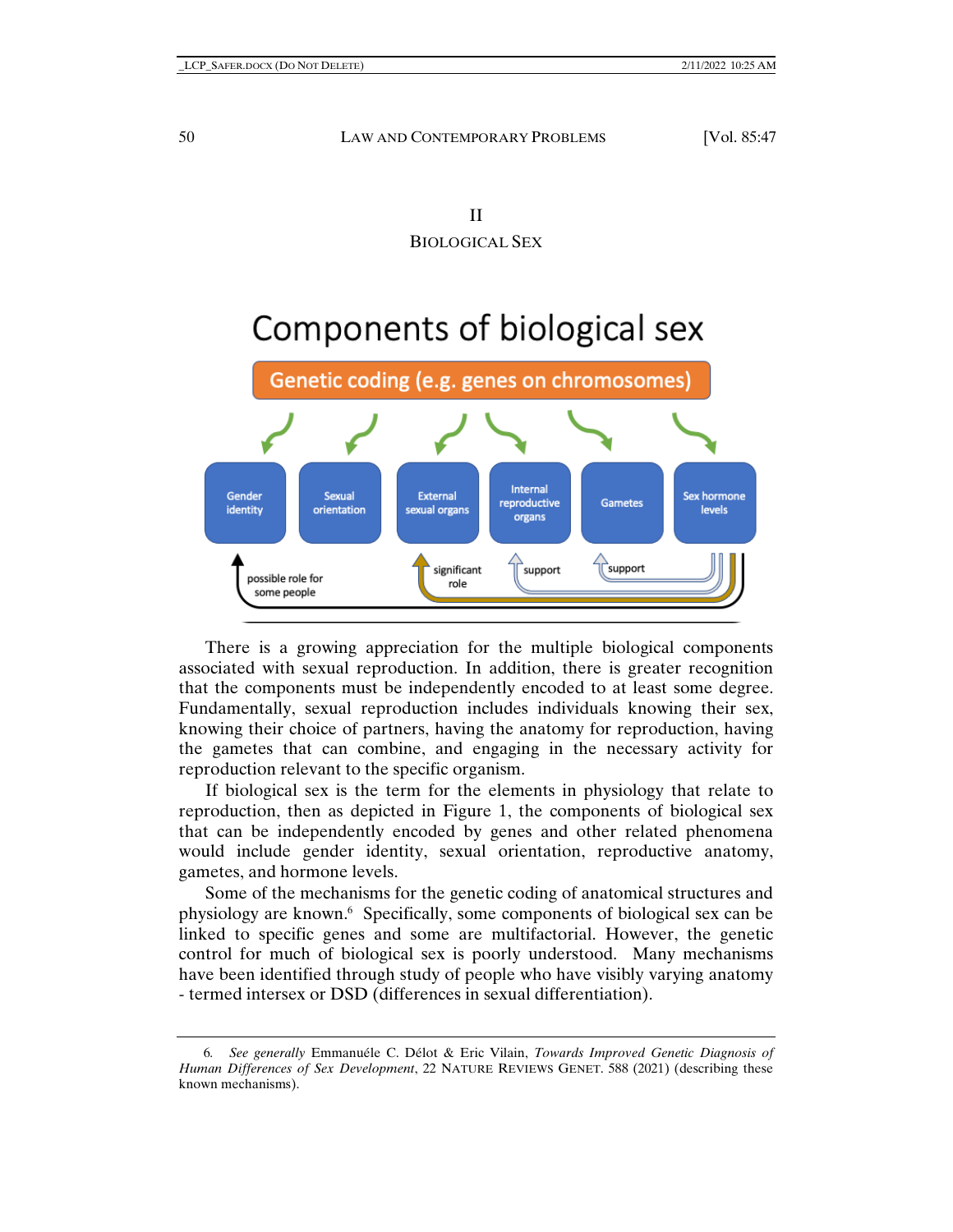In addition, sex hormone levels may exert influence on some components of biological sex. The impact of sex steroids on the development of external sex organs is well established.<sup>7</sup> Indeed, even the impact of specific timing in life of sex steroids is known to a significant degree. The degree of androgen exposure in utero can determine the appearance of external genitalia from a typically female appearance (vagina, labia, clitoris with urethra below) to a typically male appearance (scrotum, penis with urethra inside). Androgen exposure in puberty has impact on sexual anatomy along with bone structure, fat distribution, muscle mass, and skin texture. Androgen exposure after puberty has impact on the latter three.

Sex steroids play a role with biology of gametes and of internal reproductive organs too. Thus, genes that influence sex hormone levels can have indirect impact on other elements of biological sex in addition to genes specific to the given biological sex component.

By contrast, the biological mechanisms underlying sexual orientation and gender identity are not well understood other than the recognition that underlying biological factors must exist.

# III

# EVIDENCE OF BIOLOGICAL UNDERPINNINGS FOR GENDER IDENTITY

While gender identity incongruence with visible anatomy had been considered a mental health concern with mental health solutions, observations of both people with intersex/DSD conditions and of transgender people have provided evidence that gender identity must have a biological component. Indeed, in the early 21st century there has been a substantial change in the understanding of the framework for gender identity etiology.<sup>8</sup> The appreciation that there must be a significant biological component underlying gender identity, something programmed into the brain that is present at birth, is derived from data divided into several broad categories.<sup>9</sup>

The first category with the most rigorous data comes from the experience of historical attempts to manipulate gender identity among intersex individuals.<sup>10</sup> Historically, there has been an interest in surgical correction of variances in genitalia due to a fear that such variances would be traumatic later in life. The logic was that the choice could be determined based on what was felt to be most

<sup>7</sup>*. See generally* YEN & JAFFE'S REPRODUCTIVE ENDOCRINOLOGY (Jerome Strauss & Robert Barbieri eds., 8th ed. 2019) (including chapters on development, puberty, reproduction, DSDs).

<sup>8</sup>*. Care of the Transgender Patient*, *supra* note 3.

<sup>9</sup>*. See* Aruna Saraswat, et al., *Evidence Supporting the Biologic Nature of Gender Identity*, 21 ENDOCRINE PRACT. 199, 199–204 (2015).

<sup>10</sup>*. See, e.g.*, Heino F. L.Meyer-Bahlburg, *Gender Identity Outcome in Female-Raised 46,XY Persons with Penile Agenesis, Cloacal Exstrophy of the Bladder, or Penile Ablation*, 34 ARCHIVES SEXUAL BEHAV. 423, 423–38 (2005); William G. Reiner & John P. Gearhart, *Discordant Sexual Identity in Some Genetic Males with Cloacal Exstrophy Assigned to Female Sex at Birth*, 350 NEW ENG. J. MED. 333, 333–41 (2004).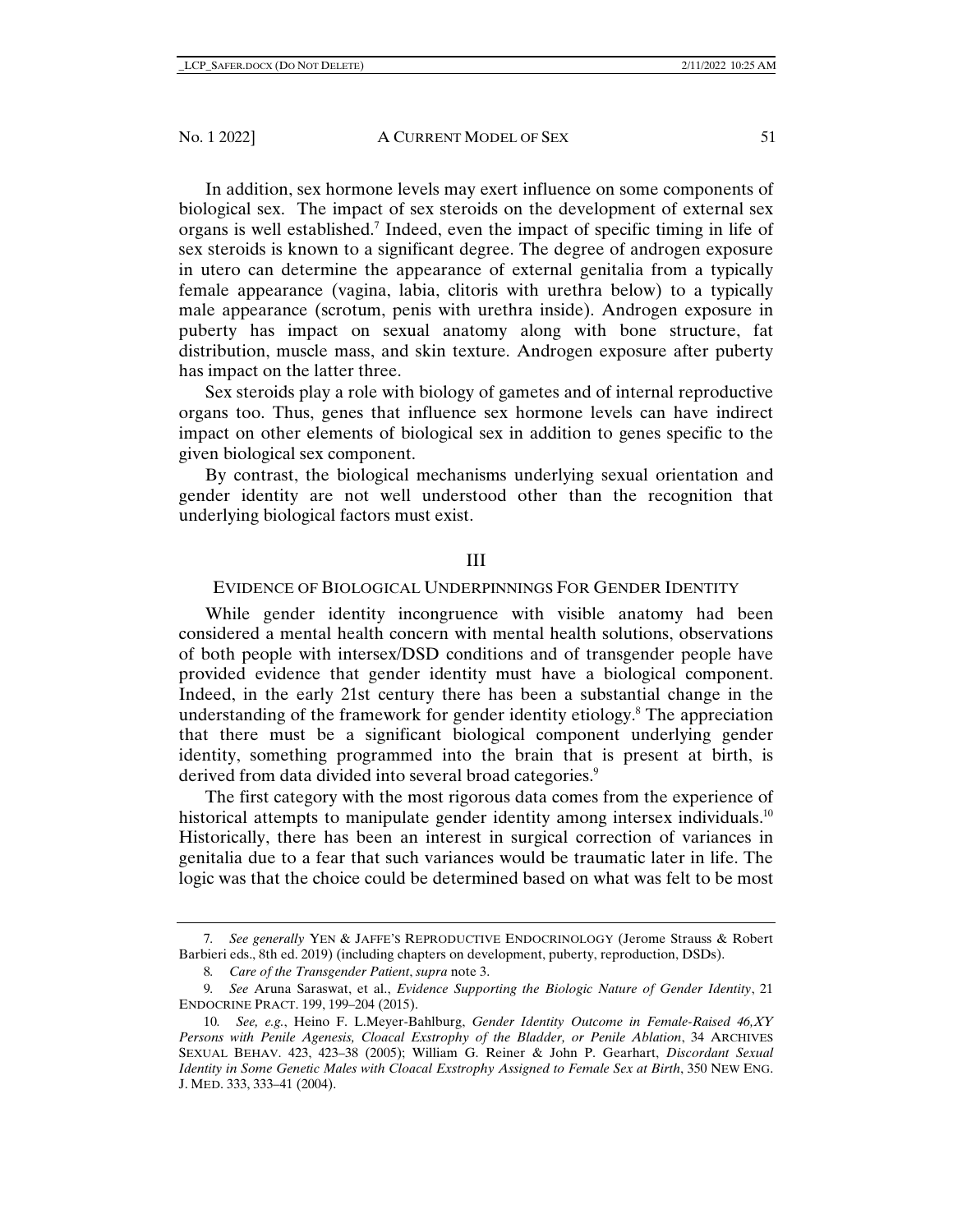feasible surgically. The person would be assigned the sex category that matched the surgery chosen. Unambiguous rearing in that sex category would reliably result in the person living as a member of the designated sex. Creation of female genitalia (that is, vaginoplasty), is a more straightforward surgery than creation of male genitalia (that is, phalloplasty) so that such people were more often designated female than male.

The most illustrative study relevant to the recognition of gender identity as an independent biological phenomenon is from Johns Hopkins and was published in the New England Journal of Medicine in 2004.11 Surgeons followed established practice and treated cloacal exstrophy (a syndrome with lack of development in both the reproductive and gastrointestinal tracts) by creating female genitalia on all patients including those with XY chromosomes. Despite the then standard aggressive program with both surgery and rearing consistent with the assigned gender identity, a majority of the XY individuals treated subsequently reported male gender identity. Other series have been less intensive with regard to querying the gender identity of similarly treated individuals in varying circumstances, but are consistent that gender identity cannot be routinely manipulated with external forces.12

The second category is best represented by one paper.<sup>13</sup> For transgender individuals with an identical twin a forty percent concordance rate is noted. That is, forty percent of the identical twins are also trans. The relatively high concordance rate contrasts with a negligible concordance rate among fraternal twins, whose difference from identical twins is primarily the degree of similarity in DNA.

The third category includes research in several areas that observe some association of androgen exposure in utero on gender identity. Historic animal studies have suggested that female offspring of mothers treated with high levels of testosterone might exhibit more "male typical" behavior.14 Among humans, individuals with XX chromosomes would usually be predicted to have female gender identity. However, in virilizing congenital adrenal hyperplasia where individuals are exposed to larger than usual amounts of androgens in utero, studies show that about 5 percent of the individuals have male gender identity,<sup>15</sup> a far higher percentage of male gender identity than seen among individuals with XX chromosomes in general. In contrast, individuals with complete androgen insensitivity syndrome (CAIS) have XY chromosomes but typically

<sup>11.</sup> Reiner & Gearhart, *supra* note 10.

<sup>12</sup>*. Id.*

<sup>13.</sup> Gunter Heylens et al., *Gender Identity Disorder in Twins: A Review of the Case Report Literature*, 9 J. OF SEXUAL MED. 751, 751–57 (2012).

<sup>14</sup>*. See* Charles H. Phoenix et al., *Organizing Action of Prenatally Administered Testosterone Propionate on the Tissues Mediating Mating Behavior in the Female Guinea Pig*, 65 ENDOCRINOLOGY 369 (1959).

<sup>15</sup>*. See* Arianne B. Dessens et al., *Gender Dysphoria and Gender Change in Chromosomal Females with Congenital Adrenal Hyperplasia*, 34 ARCHIVES SEXUAL BEHAV. 389 (2005).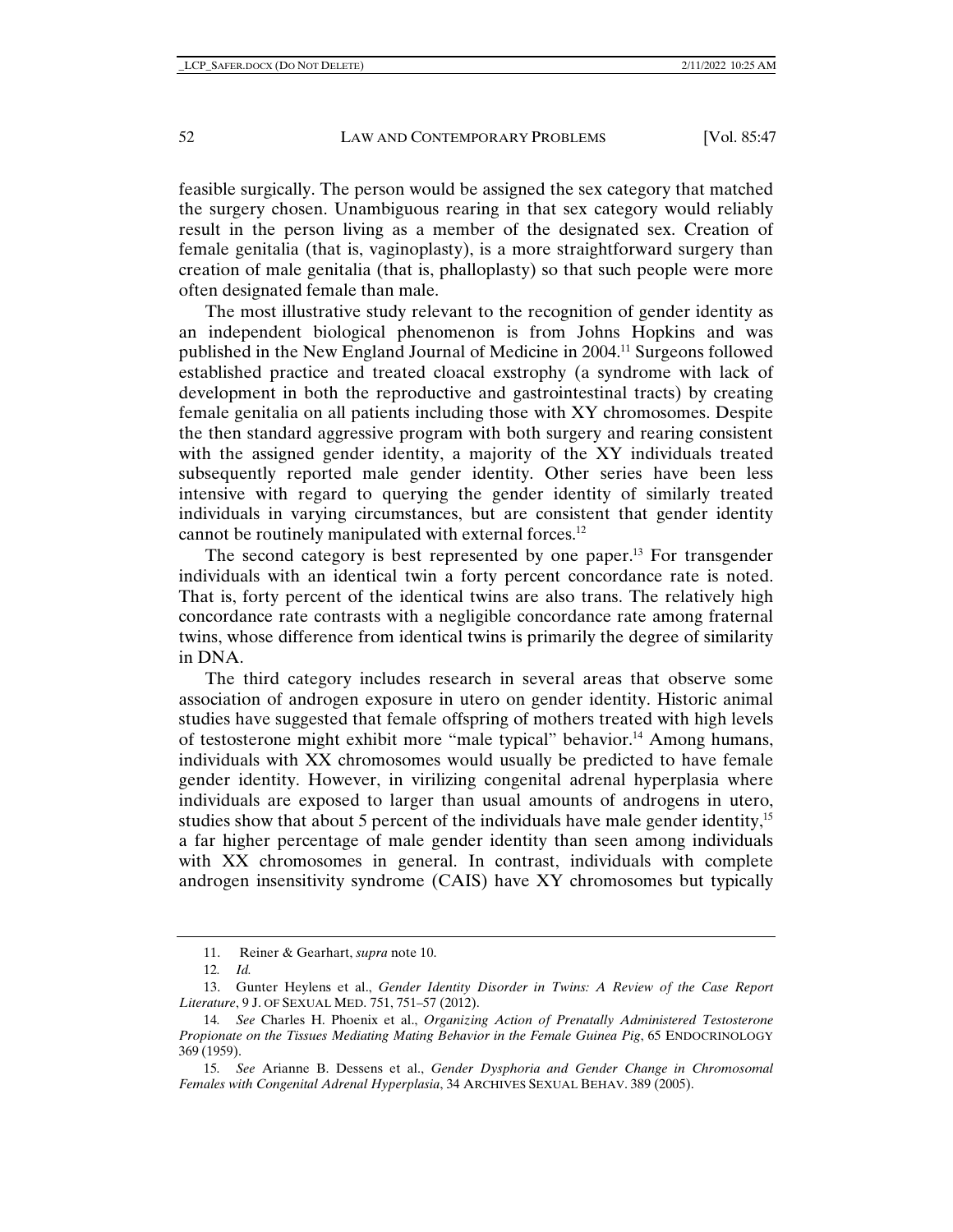have female gender identity.<sup>16</sup> Thus, there are at least some individuals who are dependent on some amount of testosterone in order to be able to have male gender identity.

Two variations on the direct androgen exposure data include attempts to associate digit ratios with gender identity along with observations that a disproportionately high number of transgender men may have had a high testosterone entity called polycystic ovarian syndrome (PCOS). The second-tofourth digit length ratio (2D:4D) may serve as proxy for prenatal androgen activity. Although study results have been variable, the most recent data, reported along with a meta-analysis of prior data, suggest that transgender women may have 2D:4D consistent with gender identity.<sup>17</sup> A corresponding finding among transgender men could not be established.

Among individuals with an entity called 5-alpha-reductase deficiency who have ambiguous genitalia and who are initially reared as female, a majority eventually report male gender identity with a change in gender expression at puberty.18 Such individuals lack the potent androgen, dihydrotestosterone but they have both testosterone and functioning androgen receptors which may be a key distinction between them and individuals with CAIS.

The fourth category is the association of some elements of brain anatomy with gender identity. The classic study from the 1990s was the observation that staining of a region of the brain called the stria terminalis could correlate with gender identity rather than chromosomes in multiple individuals including some who did not have hormone treatment.<sup>19</sup> Although the tissue specimens from deceased people made for a very visible representation of a brain correlation with gender identity, subsequent attempts to replicate the findings with radiological modalities like magnetic resonance imaging (MRI) in living people have been less clear.

In addition to the data summarized above, attempts have been made to associate genes and other visible biological characteristics with gender identity. Most such attempts have remained rudimentary. Gene associations reported include CYP17 genes and the RYR3 gene.<sup>20</sup>

<sup>16.</sup> *See* Tom Mazur, *Gender Dysphoria and Gender Change in Androgen Insensitivity or Micropenis*, 34 ARCHIVES SEXUAL BEHAV. 411 (2005).

<sup>17.</sup> Eva-Maria Siegmann et al., *Digit Ratio (2D:4D) and Transgender Identity: New Original Data and a Meta-Analysis*, SCI. REPORTS (2020).

<sup>18</sup>*. See generally* J. Imperato-McGinley et al., *Androgens and the Evolution of Male-Gender Identity Among Male Pseudohermaphrodites with 5alpha-reductase Deficiency*, NEW ENG. J. MED. (1979) (describing this developmental phenomenon).

<sup>19.</sup> J. N. Zhou et al., *A sex difference in the human brain and its relation to transsexuality,* 378 LETTERS TO NATURE (Nov. 1995).

<sup>20</sup>*. See* Eva-Katrin Bentz et al., *A polymorphism of the CYP17 gene related to sex steroid metabolism is associated with female-to-male but not male-to-female transsexualism*, 90 FERTILITY AND STERILITY 56 (July 2008); Rosa Fernández et al., *The CYP17 MspA1 Polymorphism and the Gender Dysphoria*, 12 J. SEXUAL MEDICINES 6 1329 (June 2015); Fu Yang et al., *Genomic Characteristics of Gender Dysphoria Patients and Identification of Rare Mutations in RYR3 Gene*, 7 SCI. REPORTS (2017).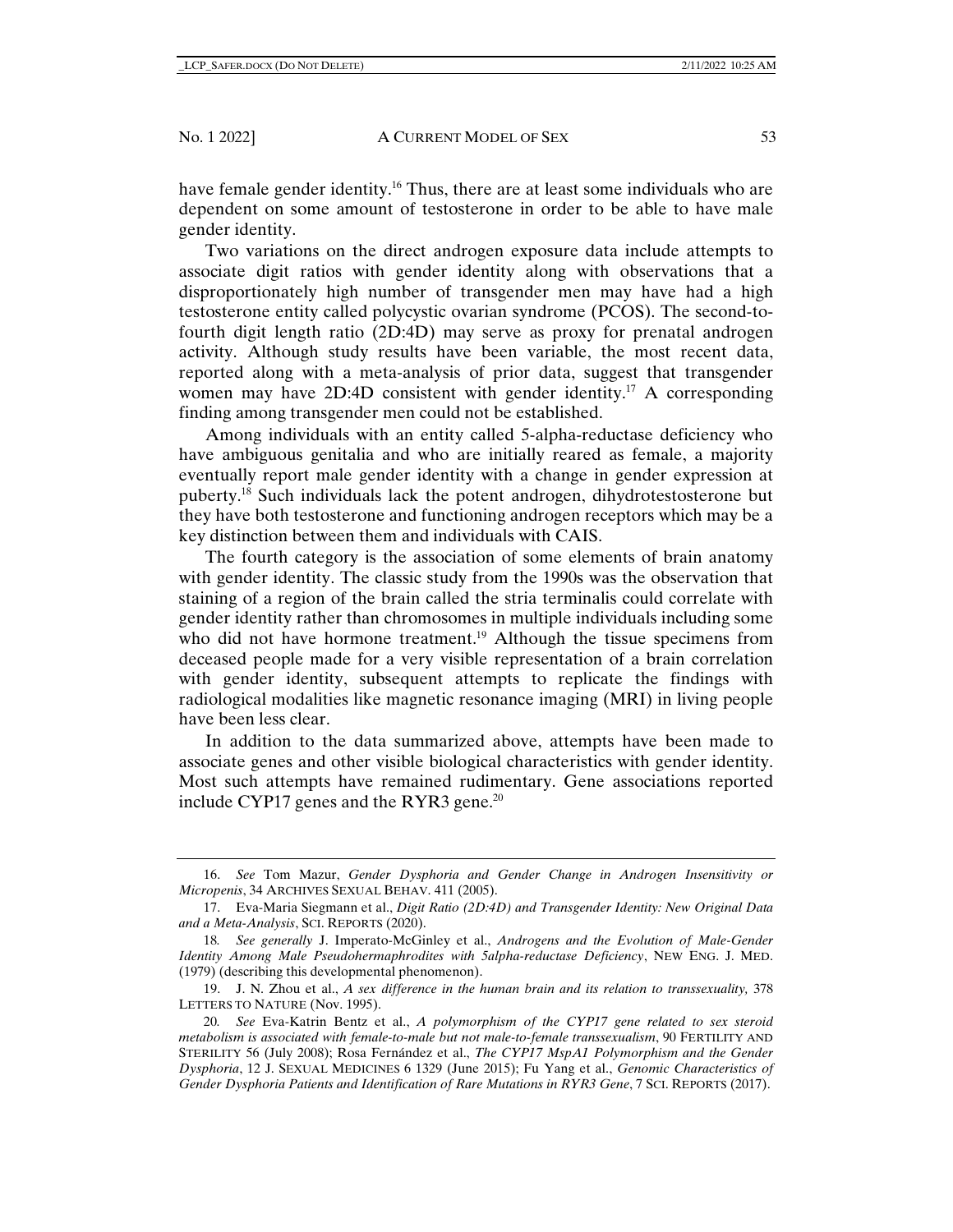The data for the specific biology of gender identity remain modest. Other than a suggestion that there may be some influence from androgens on at least some people, the data shed little light on the mechanisms by which such biology would exert its influence.<sup>21</sup> Still, the data that do exist are sufficiently strong that there is broad medical consensus that gender identity is essentially part of human biology even if so, many details remain to be learned.

IV

# IMPLICATIONS OF THE RECOGNITION THAT GENDER IDENTITY HAS A MAJOR BIOLOGICAL COMPONENT ON CATEGORIZATION OF PEOPLE BY SEX

The biological basis concept has influenced a significant change in the approach to care for transgender people. Along with greater social awareness, the acceptance of the biological model has provided a basis for the focus on treatment to align the bodies of transgender people with their gender identities rather than to think that the gender identities can be manipulated.<sup>22</sup>

The current medical approach to transgender people who seek medical intervention is to consider strategies to align patients' bodies with their gender identities. The medical model emphasizes the relevant biology independent of the patients' choices of how to identify. Specific medical interventions are influenced by patient choice often relating to external factors in the patients' lives.

Further, if the medical treatment for transgender people is simply assisting people in reconciling their bodies with their hard-wired gender identities, the mental health component to care can shrink. If patients can articulate their gender identity in an unambiguous way, then treatment can proceed.

While there are adults who are confident in their gender identity and who have clear goals for treatment, there are others who are less able to articulate their gender identity and who may benefit from greater support from mental health providers. Also, some individuals may be clear about their gender identities but less clear about their desires for medical intervention to align gender identity and appearance. The latter group may benefit from guidance from both mental health providers and providers who can help set expectations about medical interventions.

The Endocrine Society Guidelines<sup>23</sup> prefer that mental health providers be involved in transgender determination for adults, but the document notes that any sufficiently knowledgeable provider can make this determination. The provider or the provider's designee should be able to identify mental health

<sup>21</sup>*. See* Joshua D. Safer, *Research Gaps in Medical Treatment of Transgender/Nonbinary People*, J. CLINICAL INVESTIGATION (2021).

<sup>22</sup>*. Care of the Transgender Patient*, *supra* note 3.

<sup>23.</sup> Wylie C. Hembree et al., *Endocrine Treatment of Gender-Dysphoric/Gender-Incongruent Persons: An Endocrine Society Clinical Practice Guideline*, 102 J. CLINICAL ENDOCRINOLOGY & METABOLISM 3869 (2017).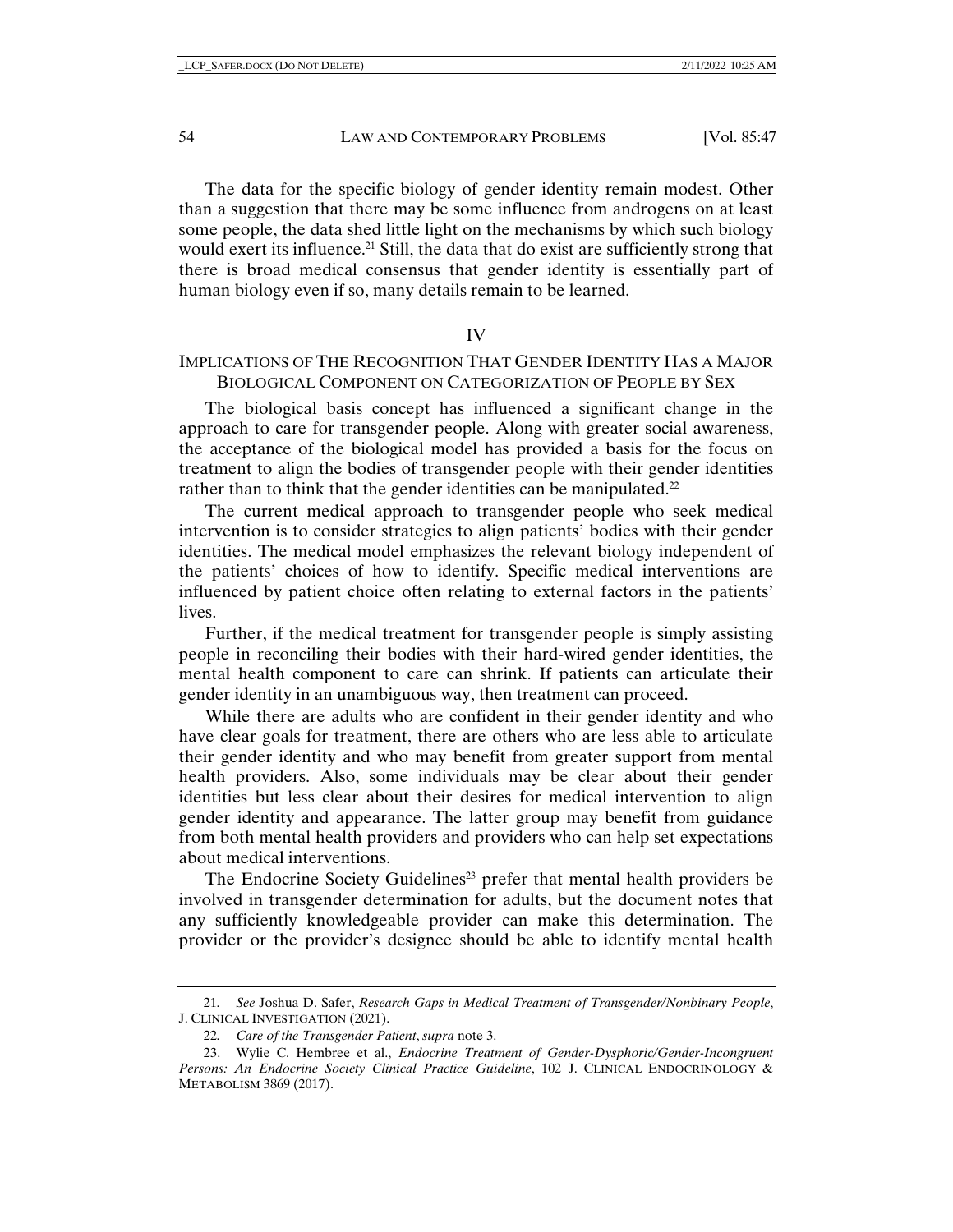conditions that might confound the assessment. Children may articulate their gender identity in a more heterogeneous fashion. Therefore, the Endocrine Society Guidelines<sup>24</sup> recommend that assessment of gender identity and treatment considerations for children and adolescents should involve of a team of clinicians including mental health professionals.

For categorization of people by sex in science and medicine, the knowledge that there are multiple components to biologic sex makes clear the need to reference the specific domain of interest for a specific situation. It has been recognized for decades that sex categorization requires some additional detail so that people can be precisely defined. For example, people can be divided according to chromosomes, reproductive organs, or other features depending on what is being measured. In larger studies, people are often categorized either by visible anatomy or by self-identification. In certain disease situations, people may be best categorized by hormone levels or by presence of specific sexassociated genes (independent of whether those genes are present on the typical chromosomes where they usually reside).

The fact that gender identity is one of the biological elements has implications for how people are or should be categorized by sex. For much categorization, the brain – or one's self designation as A or  $B -$  is prioritized for determining where an individual fits. Race and ethnicity are two common examples. Transplantation of organs does not alter a person's race/ethnicity category; the person's brain is not changed. Consistent with the law's stringent standard for sorting acceptable from unacceptable sex discrimination, unless there is a very good, evidence-based reason to focus on a different trait within the set, for general categorization by sex, "brain sex" or gender identity would be the default characteristic.

The determination of sex using gender identity as the default characteristic (instead of visible anatomy or some specific identified genes) may make good intuitive sense, but it can be confounded by the lack of objective criteria for gender identity and the need for self-report. As noted above, adults can reliably assert gender identity unless they suffer mental health conditions which might confuse such a report. Children are less reliable.

Children demonstrate an ability to articulate a gender identity as early as age two and develop facility with gender labeling including pronouns by school age.<sup>25</sup> Depending on ages measured and other definitions used,  $0.6$  to  $2.7$ percent of children may report some degree of gender incongruence<sup>26</sup> although, not all such children will seek medical intervention later life.<sup>27</sup> By adolescence,

<sup>24</sup>*. Id.*

<sup>25</sup>*. See* Kristina M. Zosuls et al., *The acquisition of gender labels in infancy: Implications for gender-typed play*, 45 DEVELOPMENTAL PSYCHOLOGY 688 (May 2009).

<sup>26</sup>*. See* G. Nicole Rider et al., *Health and Care Utilization of Transgender and Gender Nonconforming Youth: A Population-Based Study*, 141 PEDIATRICS (2018).

<sup>27</sup>*. See* Thomas D. Steensma et al., *Desisting and persisting gender dysphoria after childhood: a qualitative follow-up study*, 16 CLINICAL CHILD PSYCHOLOGY & PSYCHIATRY 499 (2011).